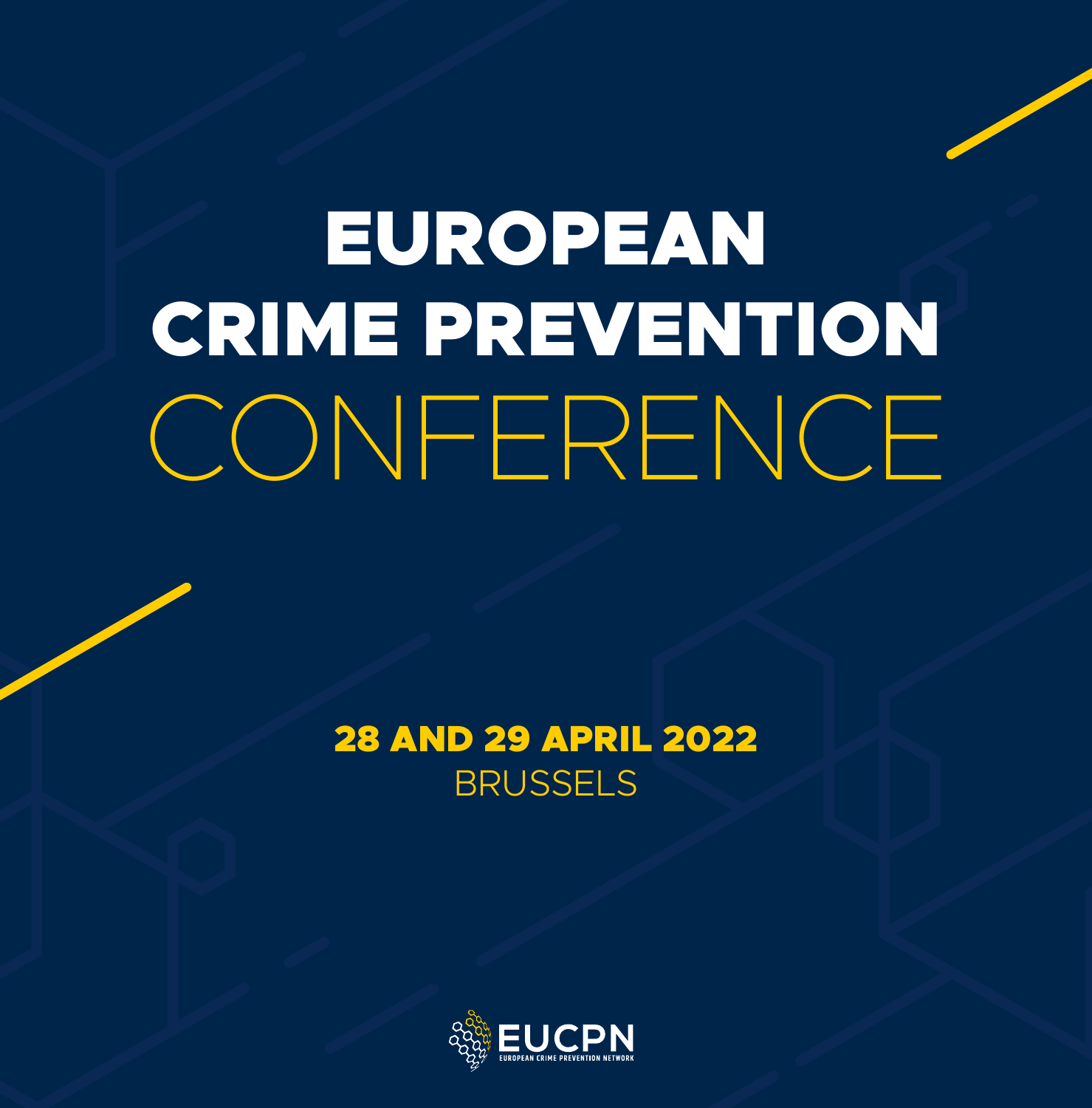

# **ABOUT THE** CONFERENCE

The European Crime Prevention Conference is the EUCPN's biennial conference and offers a forum to share knowledge and experiences regarding crime prevention across the European Union. It welcomes policymakers, practitioners and academics, but maintains a consistent focus on the front line.

#### **The main topic of 2022 is partnership approaches in crime prevention:**

Co-production of security, partnership approaches, multi-agency crime prevention,… The ideal of working together to make society a safer place is shared by many. But collaborations also present challenges. How to identify the right partners? Who takes the lead? Which information is shared with whom? And how do we make it all work in view of every partner's mandate and competences?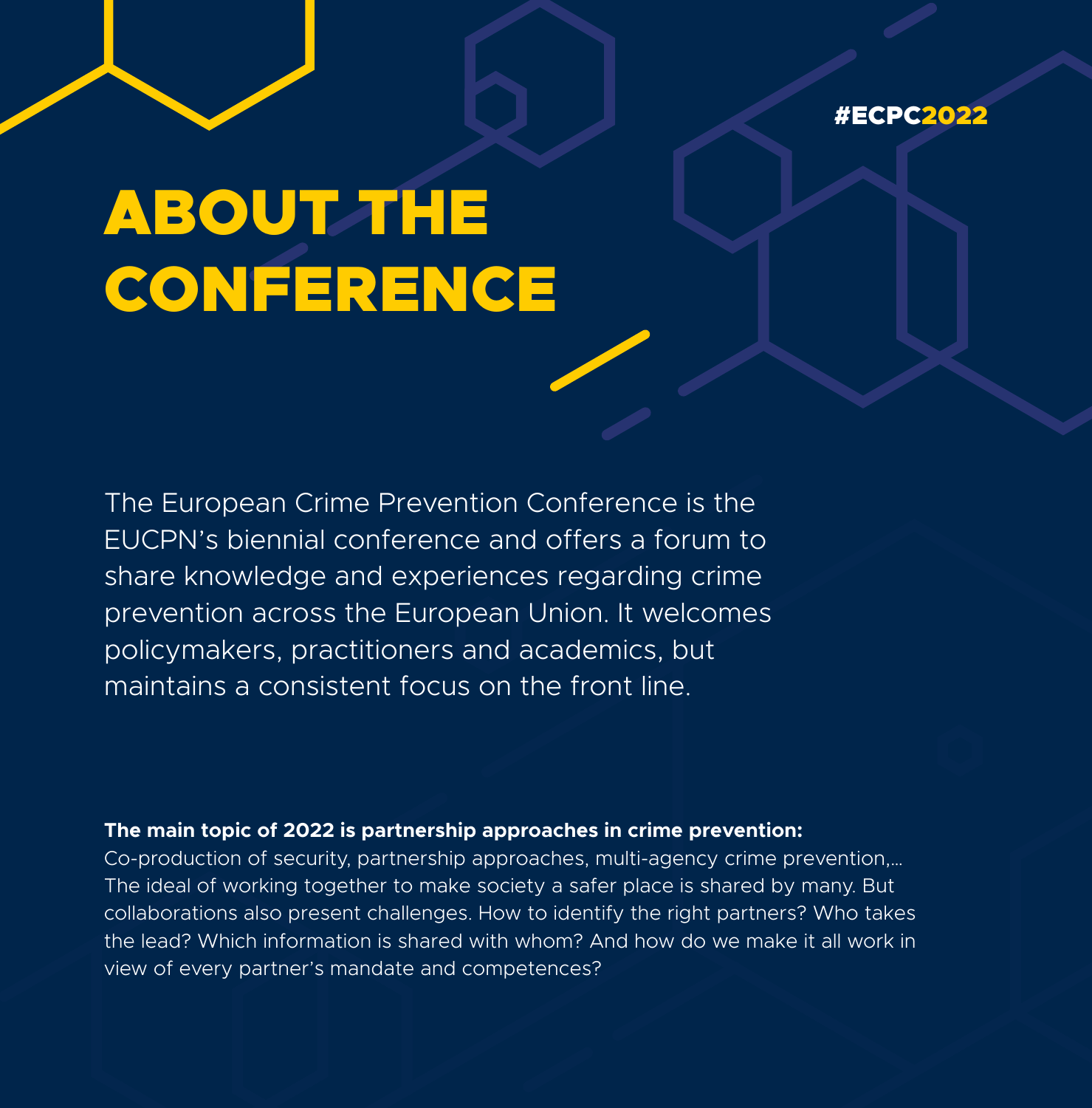

# PRACTICAL INFORMATION

**DATES**

Thursday 28 April and Friday 29 April 2022

### **VENUE: THE EGG**

Rue bara/Barastraat 175 1070 Brussels

### **REGISTRATION**

https://docs.google.com/forms/d/1CLeqB2x5nNa2xX0pWWIrFuJPSGX1sZLPTOAvBfNK03I

### **CONTACT**

eucpn.conference@ibz.eu

eucpn.org/event/ecpc2022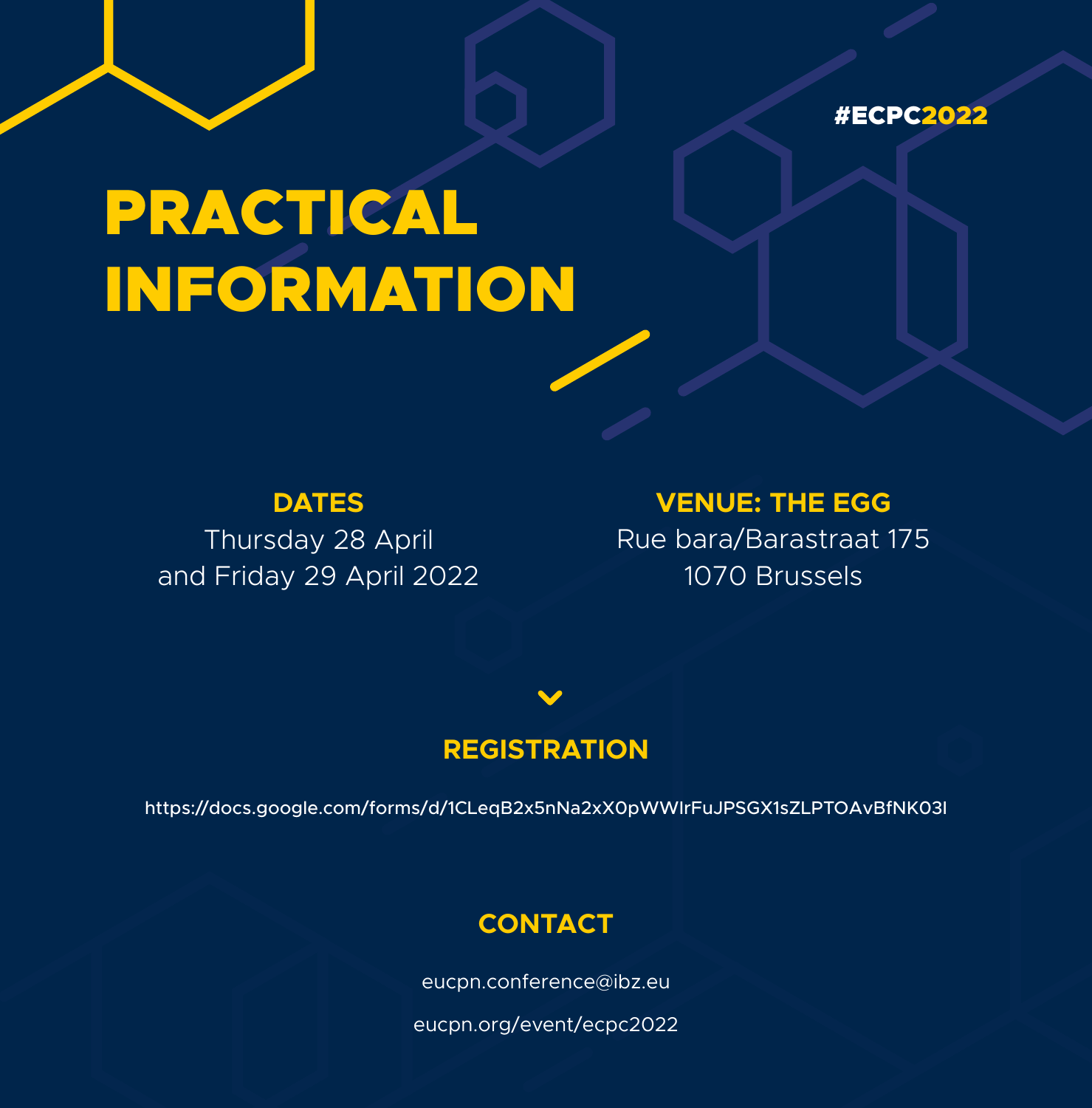# **OVERVIEW** PROGRAMME

### MAIN TOPIC PARTNERSHIP APPROACHES IN CRIME PREVENTION

DAY<sub>1</sub>  $\blacktriangleright$ 28 APRIL

 $\blacktriangleright$ DAY<sub>2</sub> 29 APRIL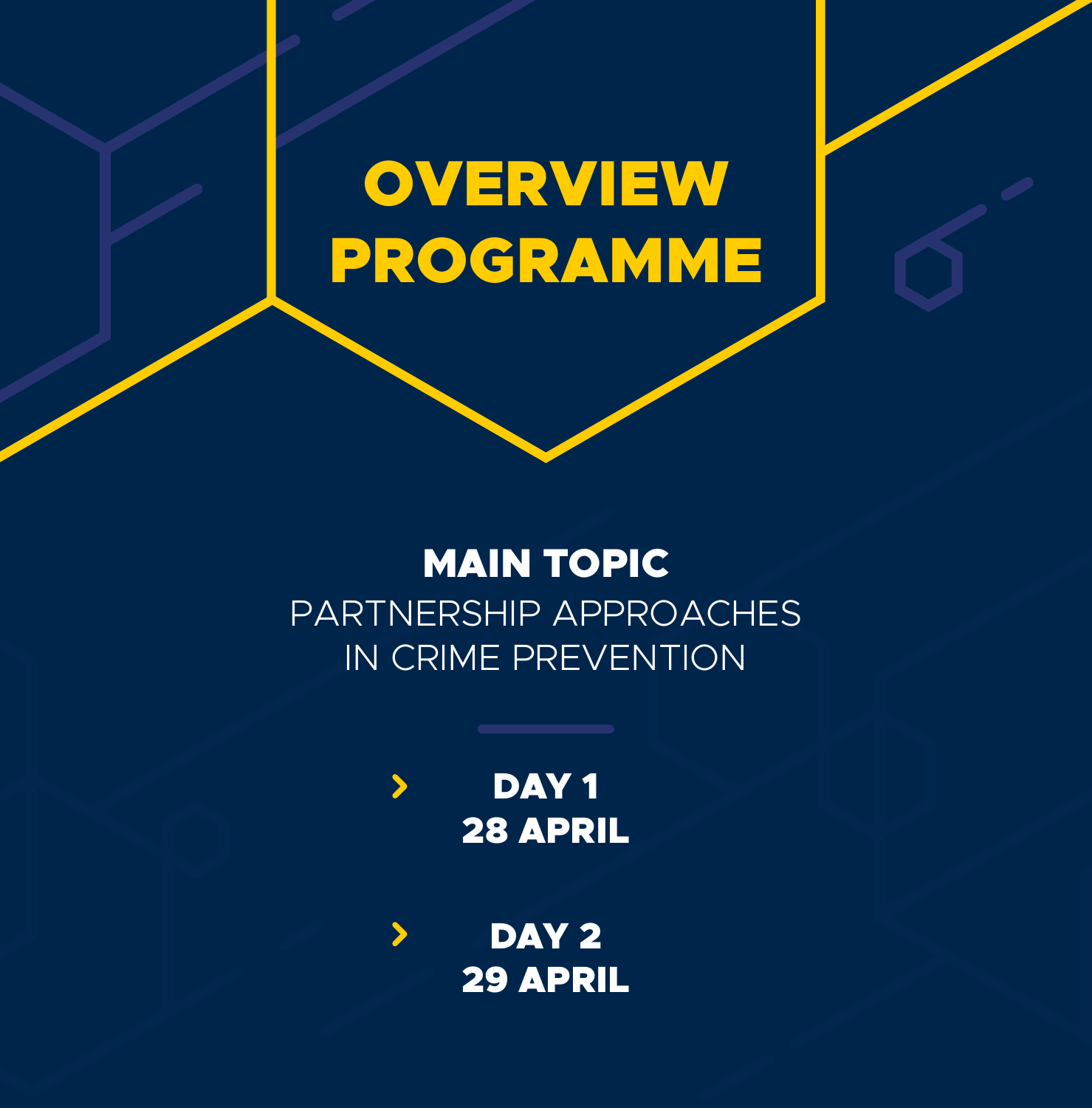

- 8:30 registration
- 9:00 welcome by the French Presidency Christian Gravel, General Secretariat of the Interministerial Committee for the Prevention of Crime and Radicalisation and opening speech by the European Commission
- 9:30 plenary session 1: smart coalitions against organised crime
- 10:30 coffee break

#### 11:00 session 1

 Busting crime prevention myths The administrative approach in the field Effective anti-bullying interventions

- 12:30 lunch
- 12:50 poster presentations

#### 13:30 **session 2**

 How to manage a crime prevention project Community-oriented policing Urban youth violence

- 15:00 coffee break
- 15:30 plenary session 2: cross-border cooperation
- 16:30 end of day 1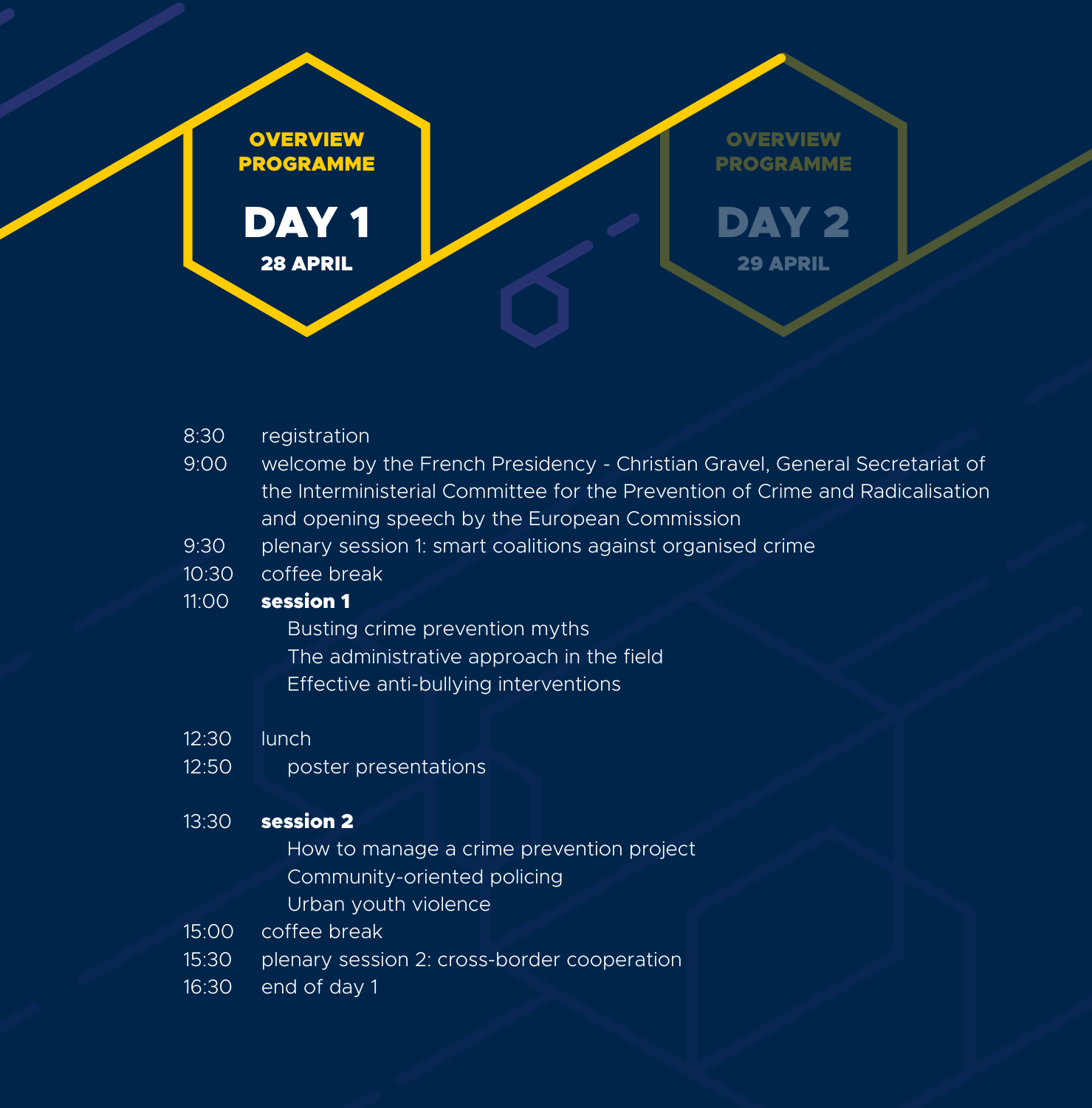

- 08:30 registration and welcome
- 08:50 plenary session 3: the evaluation of crime prevention

#### 09:30 **session 3**

 Prevention by building bridges What works to prevent domestic burglaries? Targeted approaches domestic violence

- 11:00 coffee break
- 11:30 plenary session 4: concluding remarks by Paul Ekblom
- 12:30 lunch and end of day 2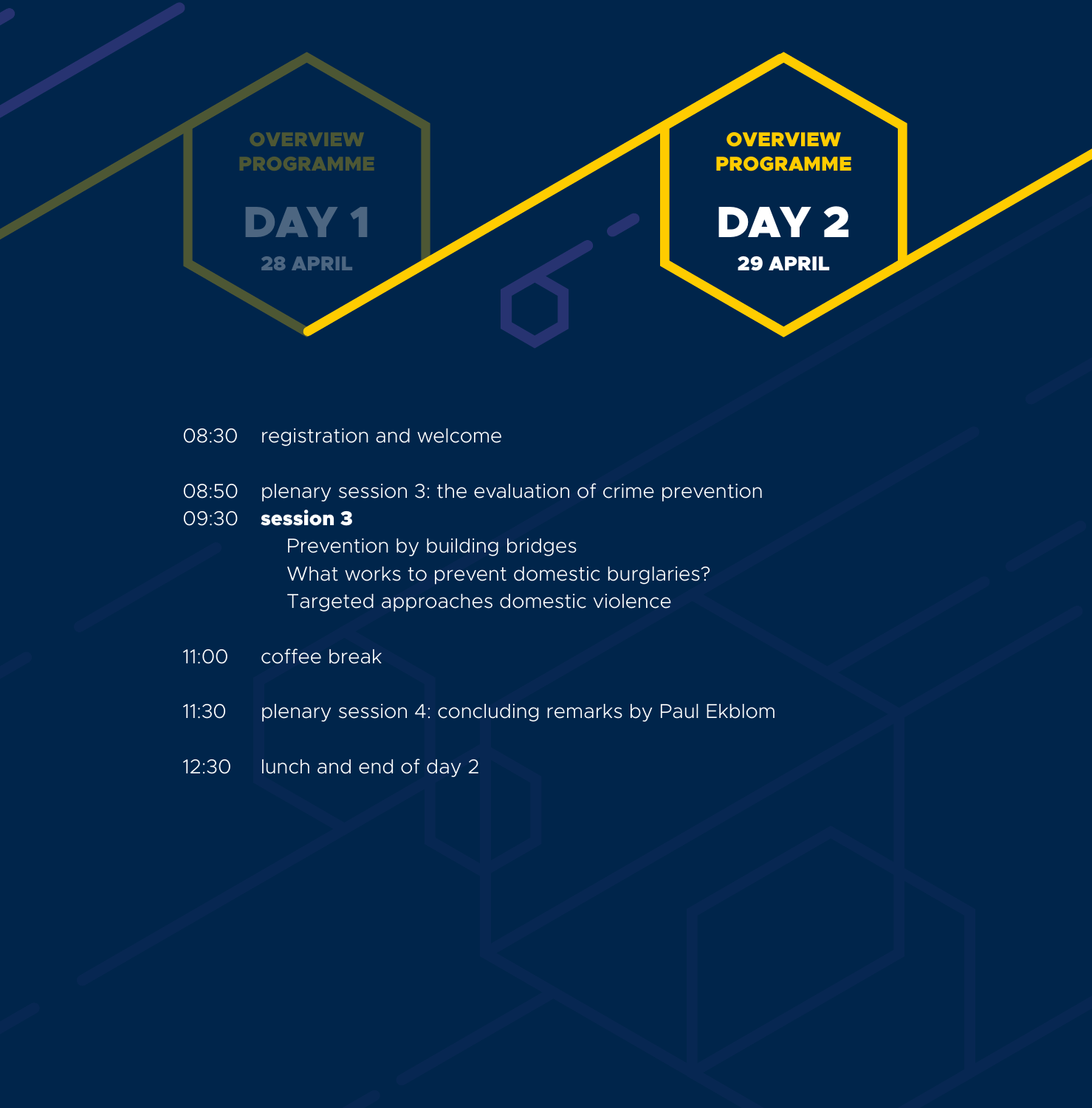# PROGRAMME

# PLENARY SESSIONS

Smart coalitions against organised crime

2 Cross-border cooperation

3 The evaluation of crime prevention

4 Concluding remarks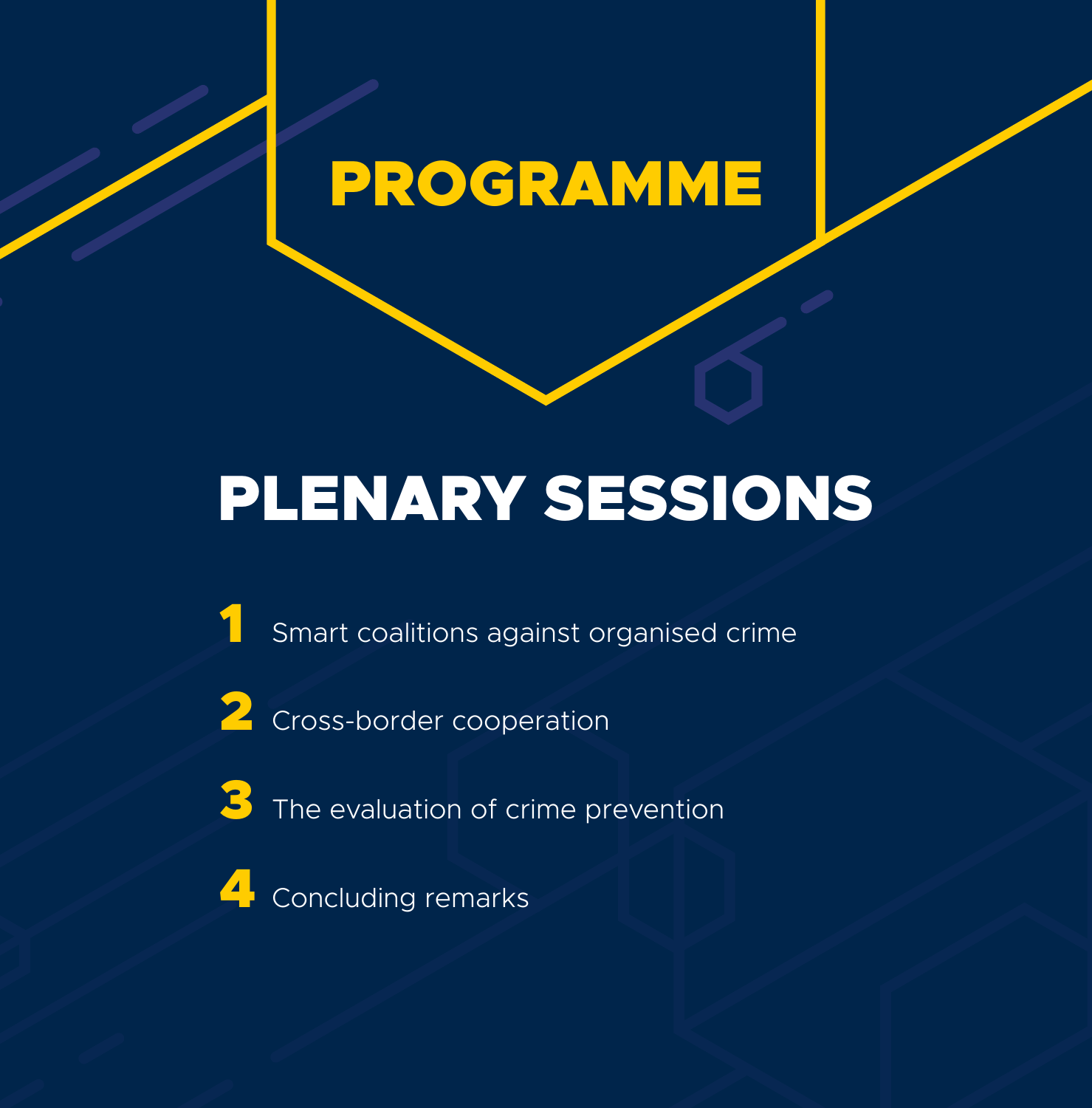28 APRIL 2022 9:30 – 10:30

## Smart coalitions against organised crime

PLENARY **SESSION** 

DAY 1

1

#### **Speakers:**

Stijn Aerts, EUCPN Jaap de Waard, Dutch Ministry of Justice & Security

In crime prevention cooperation is critical: by working together we can achieve maximum results. An integrated approach requires different government agencies, civil society, and private entrepreneurs to cooperate with traditional crime response actors, such as law enforcement. But that is not always easy. Decisive and responsive management of parties is essential to the process. An accurate problem analysis should inform the selection of the appropriate preventive and repressive measures. And the cooperation should be rooted firmly in the current knowledge infrastructure on crime prevention: what works and what does not.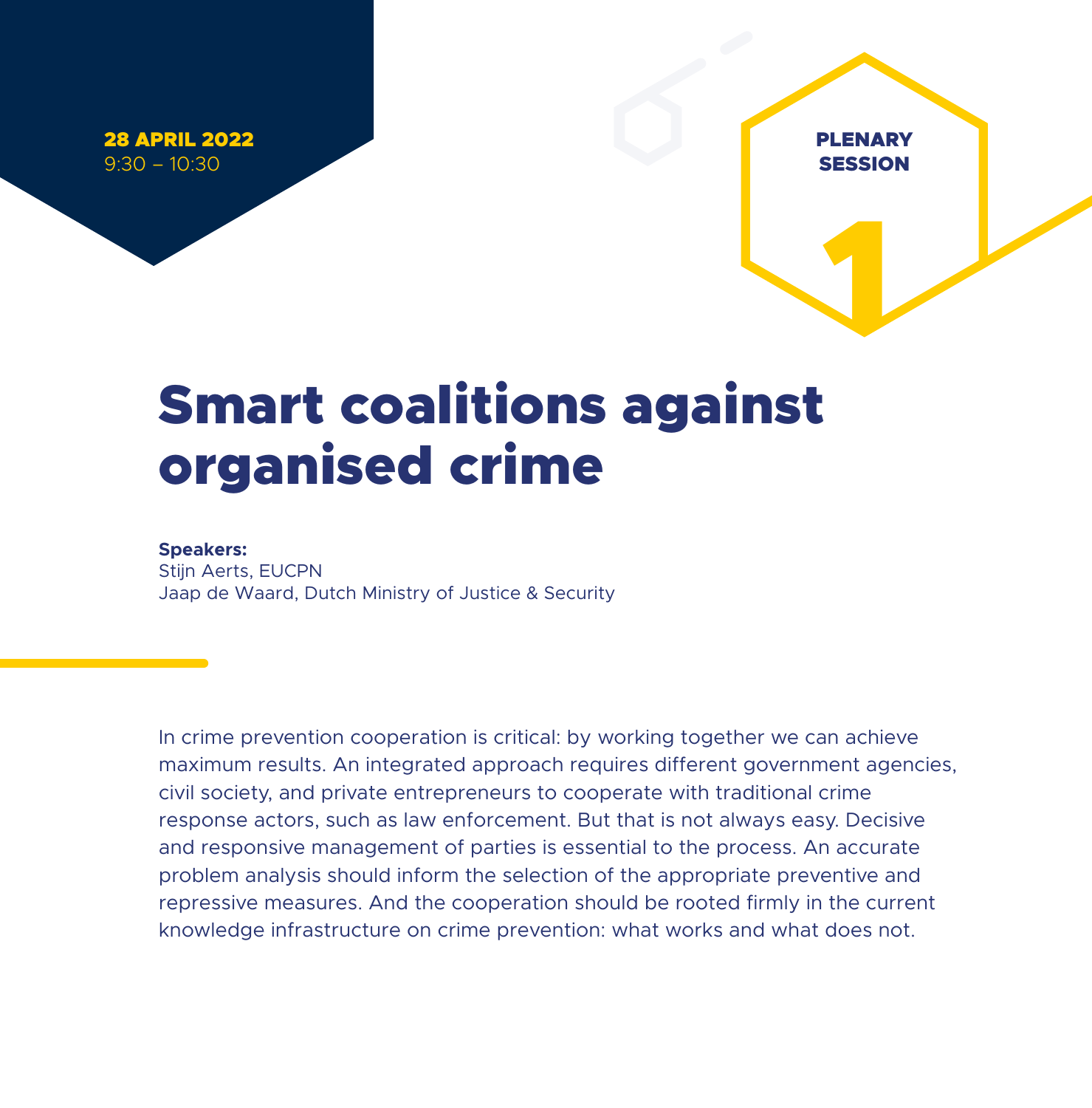28 APRIL 2022 15:30 – 16:30

# 2

DAY 1

PLENARY **SESSION** 

# Cross-border cooperation

PANEL DISCUSSION

#### **Speakers:**

Tony Verachtert, liaison officer for the Belgian integrated police in the Benelux Union Aarne Kinnunen, Finnish Crime Prevention Council Mats Grundström, Europol Marta Pellón Brussosa & Yves Van de Vloet, Efus

Cross-border cooperation and exchange of information at local, regional and European level is a must to fight organised crime. But what are the challenges partners face in doing this? Speakers from the Finnish Crime Prevention Council on the "Nordic cooperation model", the Benelux Secretariat on the role of the Benelux as a testing ground or laboratory within the European Union, Efus on how local and regional authorities cooperate in the field of crime prevention and urban security, and Europol on how the agency support EU Member States in the fight against crime.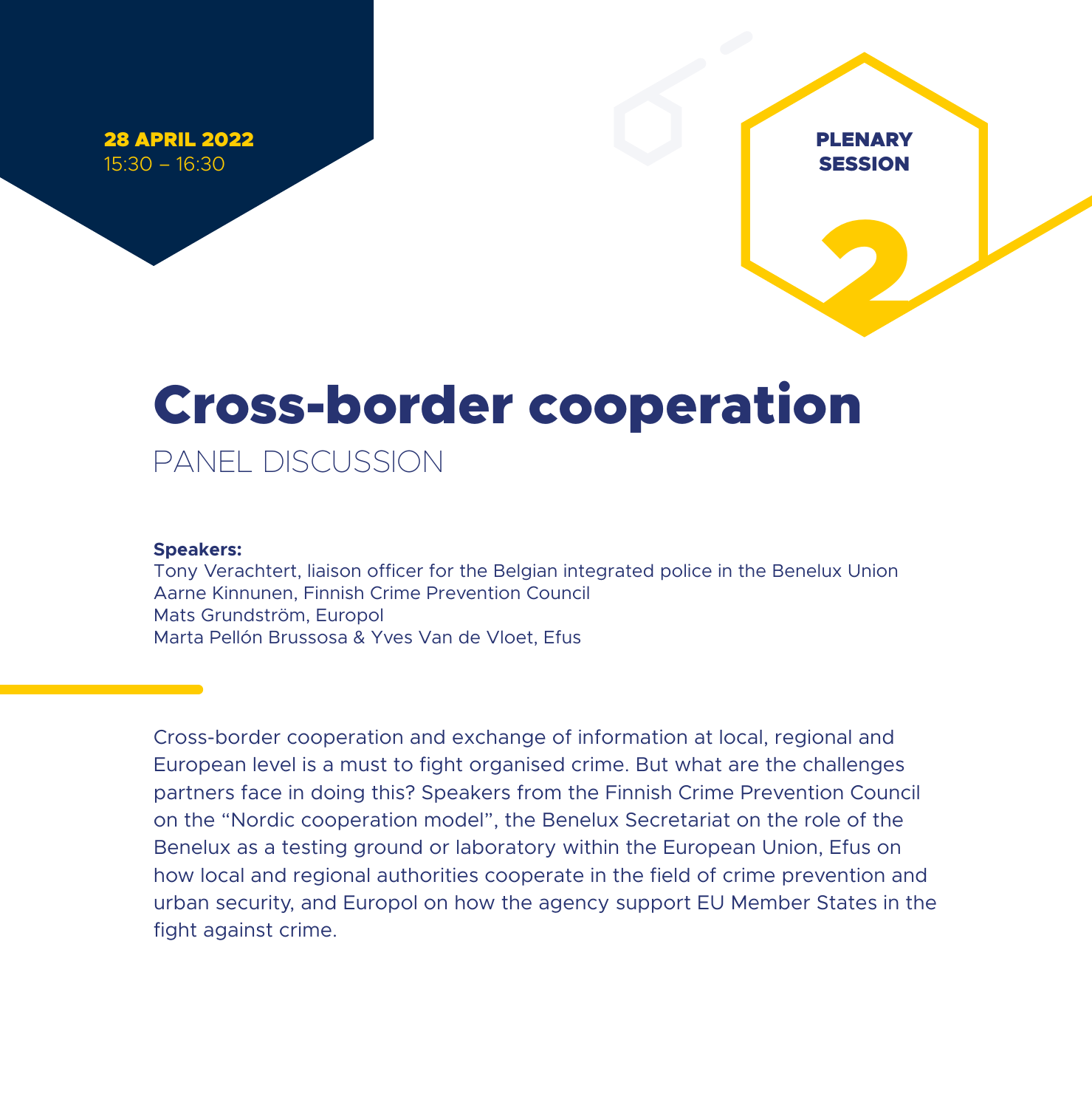29 APRIL 2022 08:50 – 09:30



### The evaluation of crime prevention

#### **Speakers:**

Jorne Vanhee, EUCPN Wim Hardyns, Ghent University Marlies Sas, Ghent University

In line with the needs of the field and to provide practitioners with the appropriate knowledge and skills to carry out evaluations, Ghent University has been commissioned by the EUCPN to develop a teaching package. This package consists of educational material to support the training and a manual for delivering the training. This session will give a first look at its content.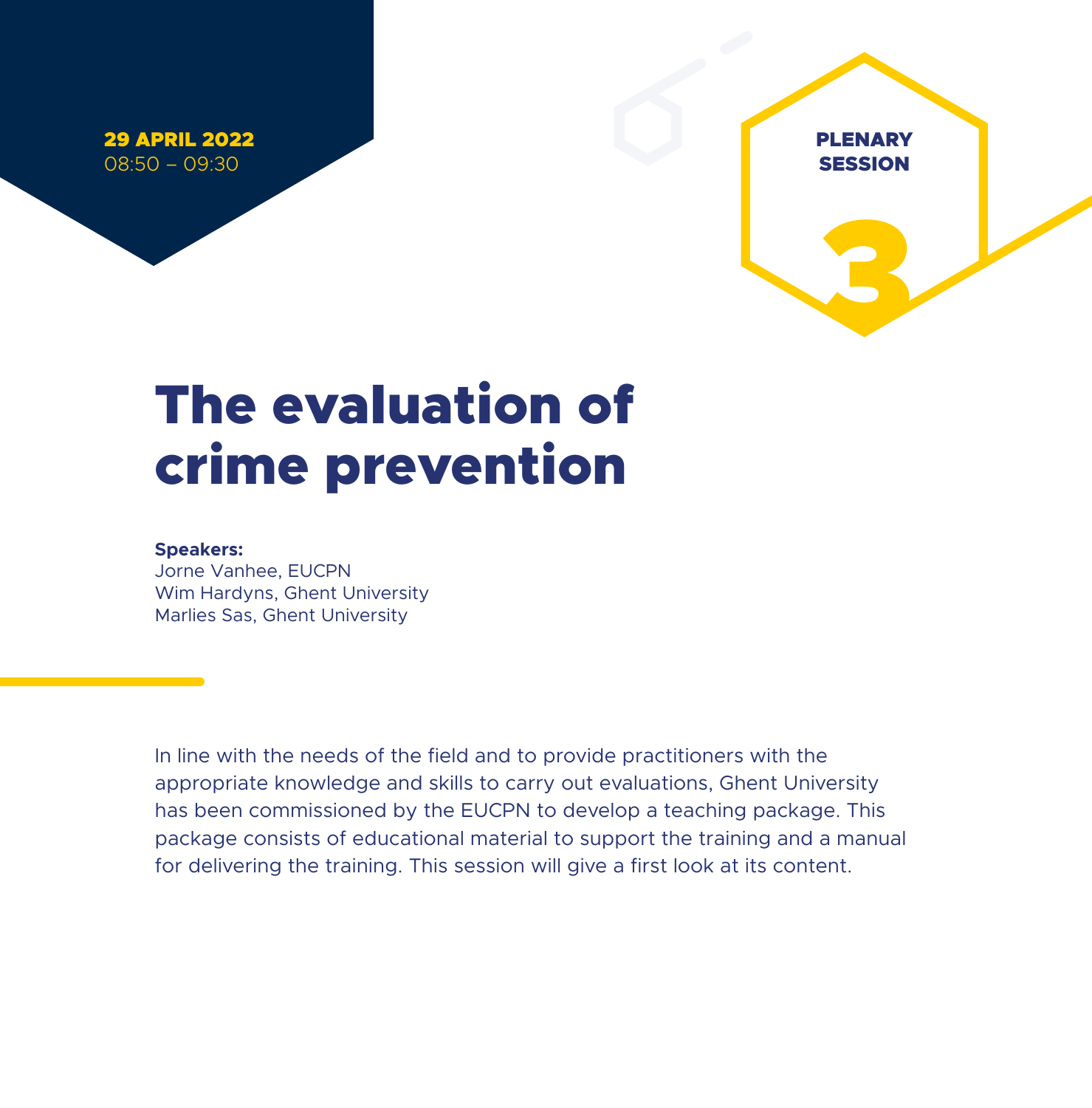29 APRIL 2022 11:30 – 12:30



### Concluding remarks

**Speaker:**  Paul Ekblom, Huddersfield University

In this concluding session Professor Paul Ekblom will draw on his experience in research, evaluation and knowledge capture of partnership working in crime prevention/community safety, to draw out key issues raised during the conference. To anticipate some examples, why do we need partnerships, and who in the community should be responsible for reducing crime and mitigating its harms? What are the problems and obstacles faced by partnerships? How should partnerships communicate and share information – internally, and with the wider society? How best to design partnership arrangements – at strategic and operational levels? And what is the right kind of social/institutional environment to support partnerships?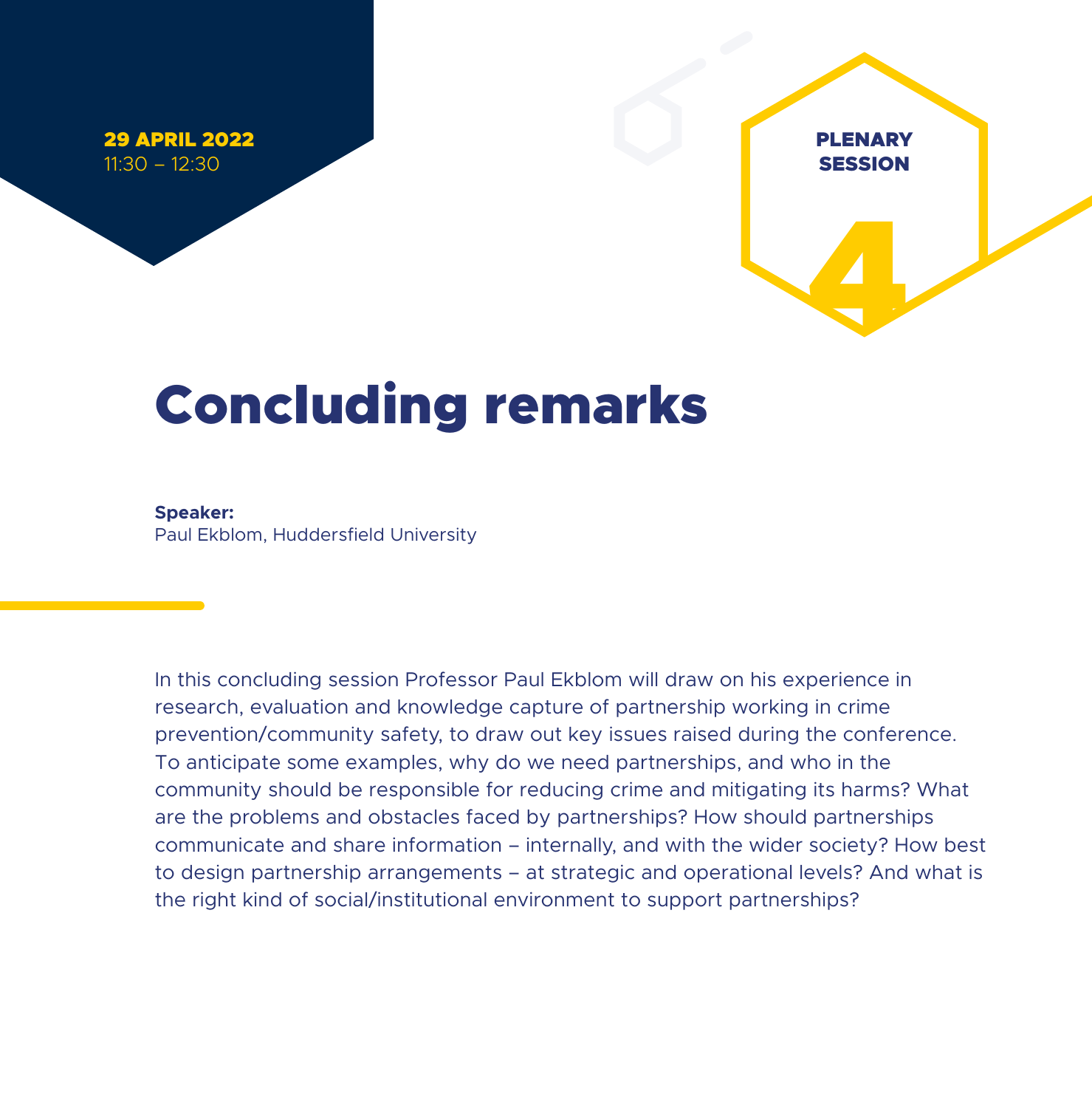### PROGRAMME

### SESSIONS

### **SESSION**

 Busting crime prevention myths The administrative approach in the field Effective anti-bullying interventions

**2** SESSION<br>How to manage a crime prevention project? Community-oriented policing Urban youth violence

### **SESSION**

 Prevention by building bridges What works to prevent domestic burglaries? Targeted approaches domestic violence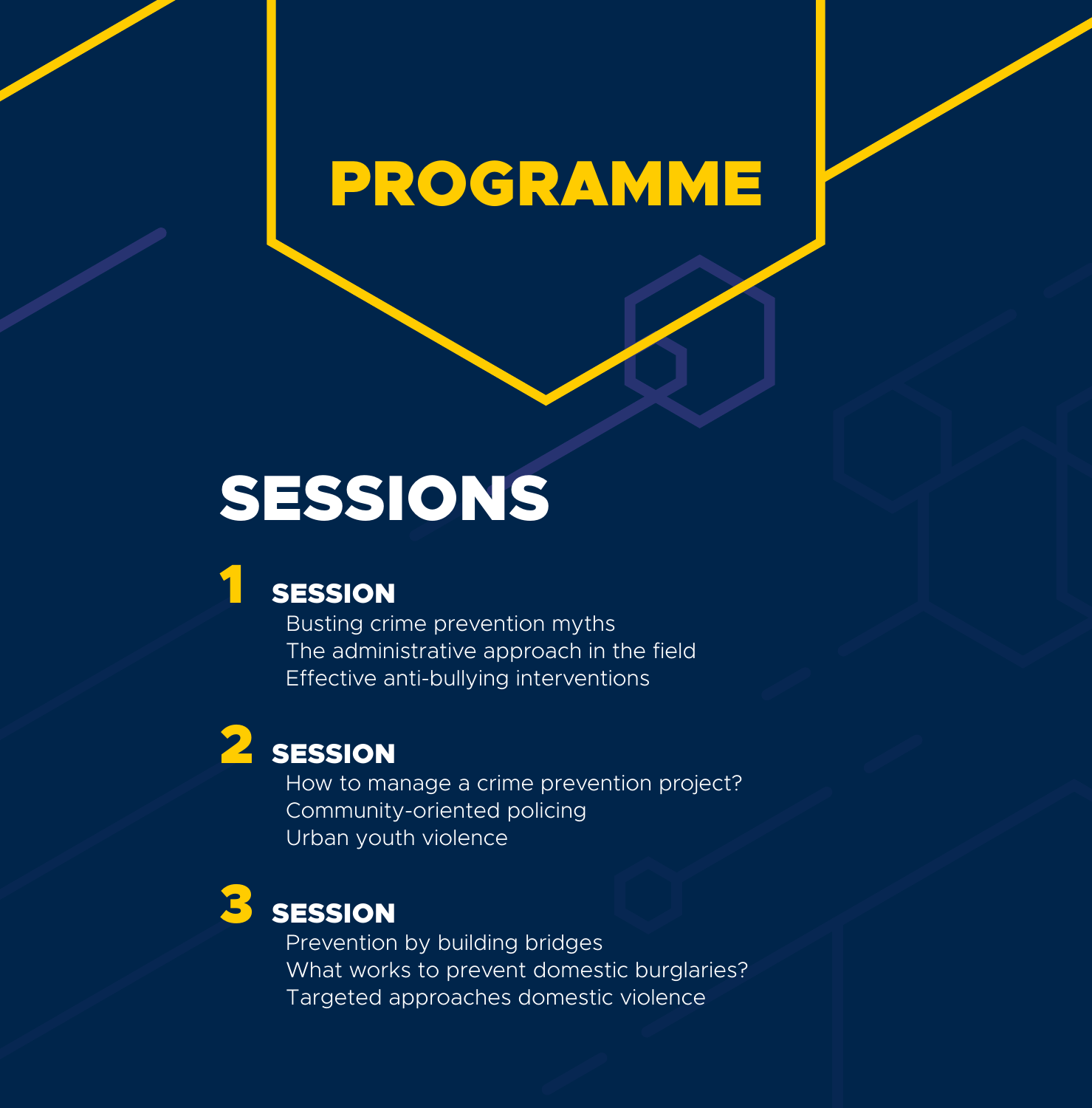1

28 APRIL 2022 11:00 – 12:30

### Busting crime prevention myths

CAMPFIRE SESSIONS ALLOW ATTENDEES TO SHARE EXPERIENCES AND RAISE QUESTIONS IN GROUP

#### **Moderator:**

Stijn Aerts, EUCPN

There are several misconceptions about and in the crime prevention field, which hinder effective prevention. Since 2020, the EUCPN publishes a series of "Mythbuster" papers. In this session, participants will explore crime prevention myths, discuss why they are there, reflect on why it is often so hard to translate evidence into evidence-based policy practice, and what can be done to change that.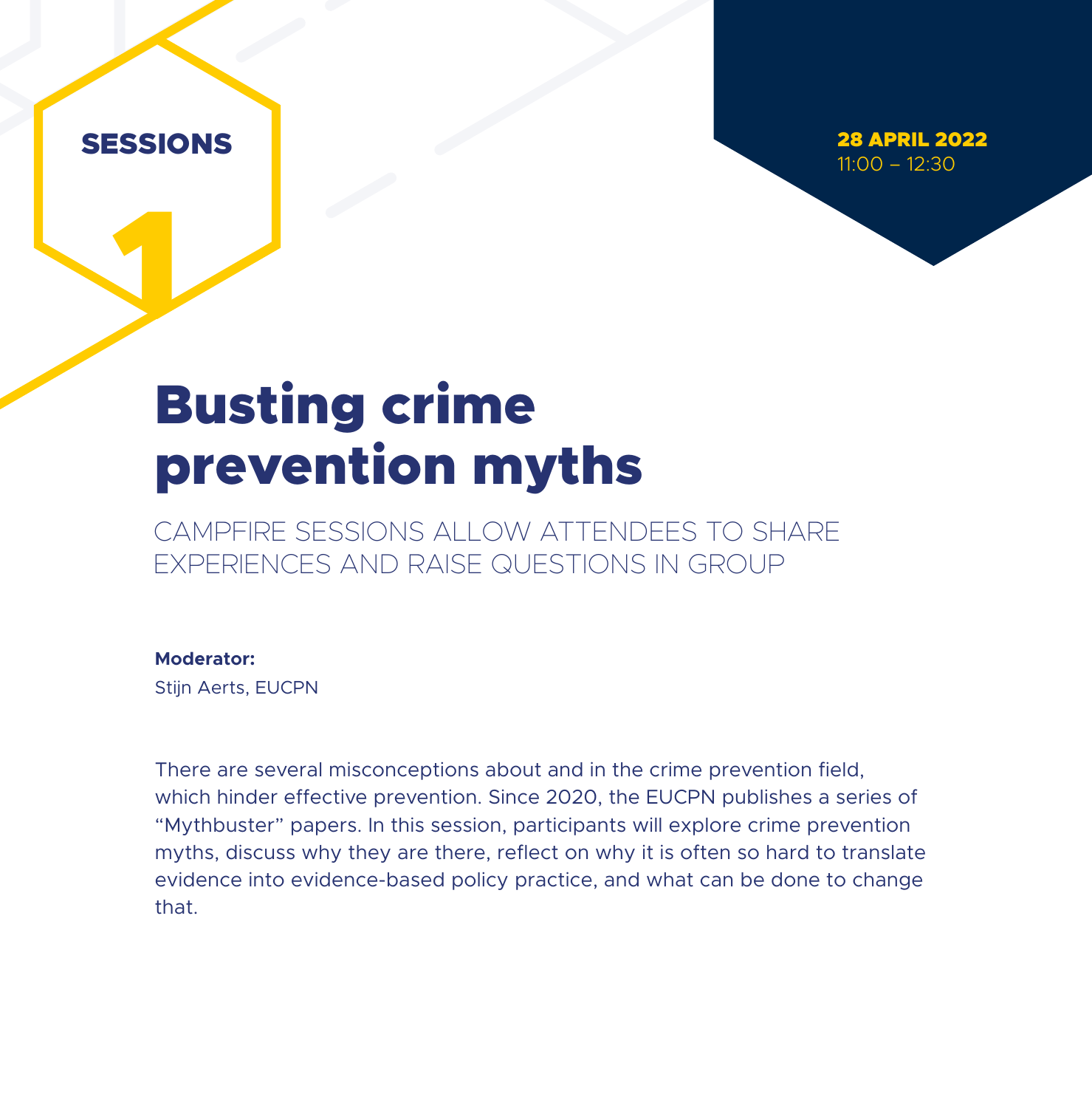1

28 APRIL 2022 11:00 – 12:30

### The administrative approach in the field

#### **Speakers:**

Emma Louise Blondes, Rand Europe Annemie De Boye, ARIEC Limburg Roberto Dieghi, Lieutenant Colonel of Guardia di Finanza Atanas Rusev, Director Security Program at Center for Study of Democracy Catherine Monbailliu, Researcher Ghent University

The administrative approach sometimes leads to confusion as to what it actually consists of, therefore, several practices will outline how this approach can tackle serious and organised crime:

- > intercepting the infiltration of high-risk criminal networks in the legal economy and in the public sector
- > mapping the risk of serious and organised crime infiltrating legitimate businesses
- > approaching relevant partners
- > Combating organised property crime by developing barriers to prevent the facilitation of online distribution of stolen vehicles and vehicle parts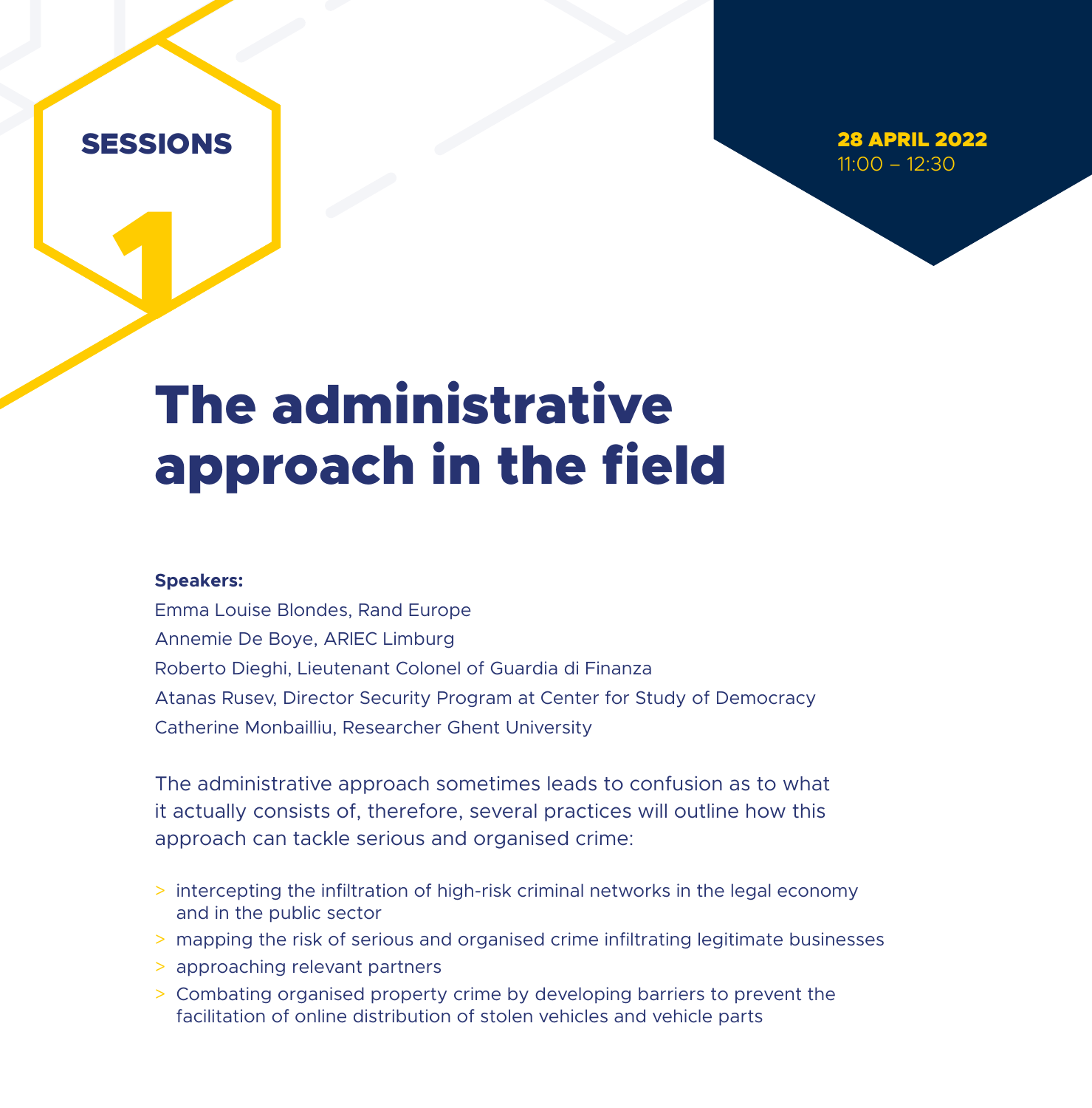1

28 APRIL 2022 11:00 – 12:30

### Effective anti-bullying interventions

#### **Speakers:**

Sarah Bosman, EUCPN Fruzsina Ónodi, National Crime Prevention Council Hungary André Baraldsnes & Marie Lindström, Olweus Norway Marc Van den Reeck, EAN Ambassador

Despite bullying being a common phenomenon, the public, schools and governments are often not fully aware of the severe and long-lasting consequences it can cause for the individuals involved and their surroundings. Victims, as well as perpetrators and bystanders, can experience negative effects on an individual, family, school and community level. It is therefore essential to acknowledge possible risk factors on each level and implement anti-bullying strategies accordingly. For this reason, the session will focus on an ecological approach towards effective anti-bullying interventions. Besides this, several practices and initiatives will be presented. The ECPA winner Ask for help! have used various art, pedagogical and educational tools to discuss bullying and to address mental health issues in combination with attitude formation. The Olweus Bullying Prevention Program is a comprehensive evidence based intervention that includes schoolwide, classroom, individual and community components. Finally, the European Antibullying Network coordinates anti-bullying initiatives as well as develops partnerships across Europe.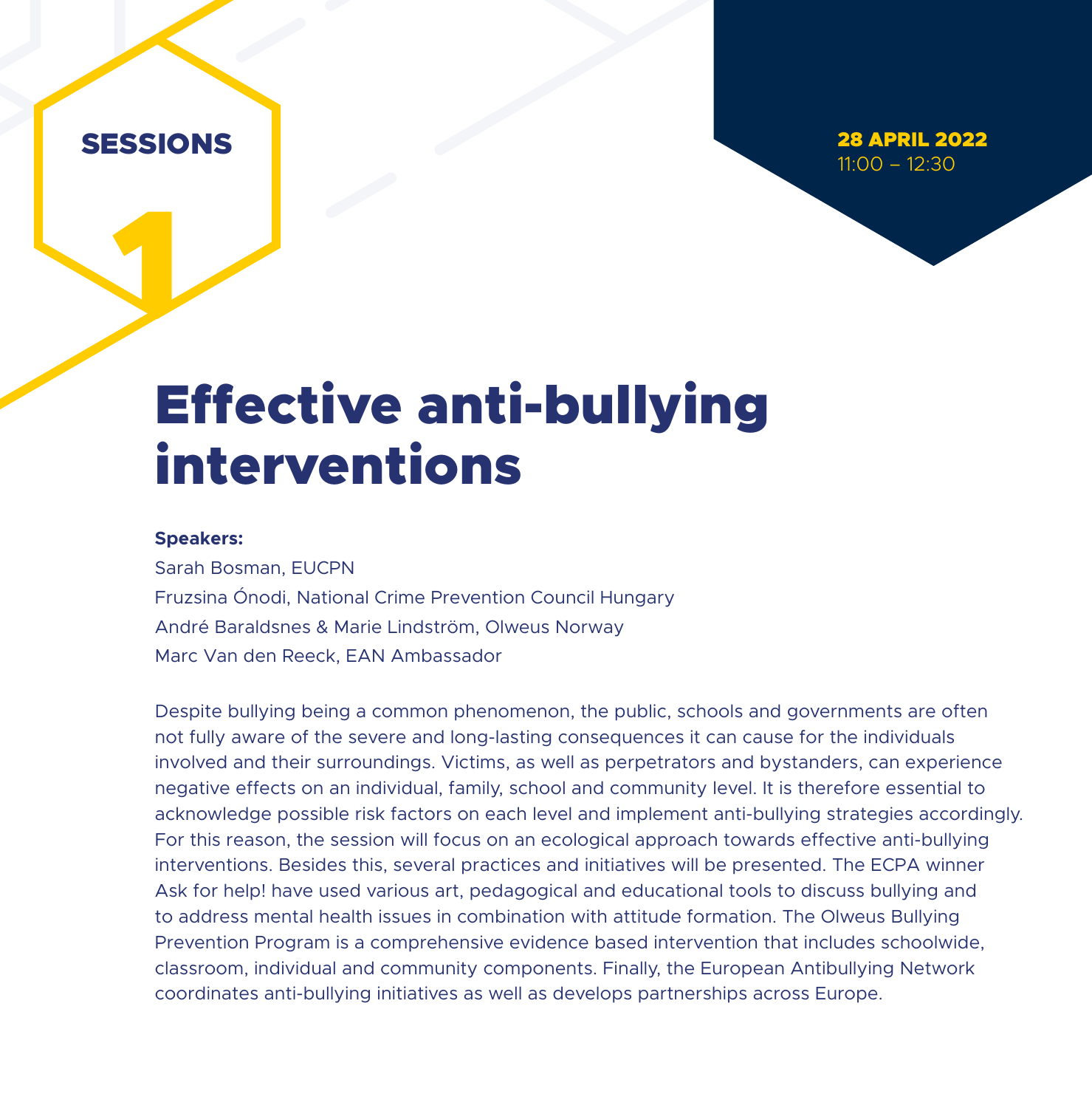2

28 APRIL 2022 13:30 – 15:00

### How to manage a crime prevention project?

INTERACTIVE WORKSHOP

**Moderators:**  Bram van Dijk, DSP Group Paul van Soomeren, DSP Group

This interactive workshop will guide participants through the various steps of a prevention project, from start to its evaluation. Through real-life examples, the workshop will provide its participants with practical tools ready to use in their own work and reflect on participants' own experiences.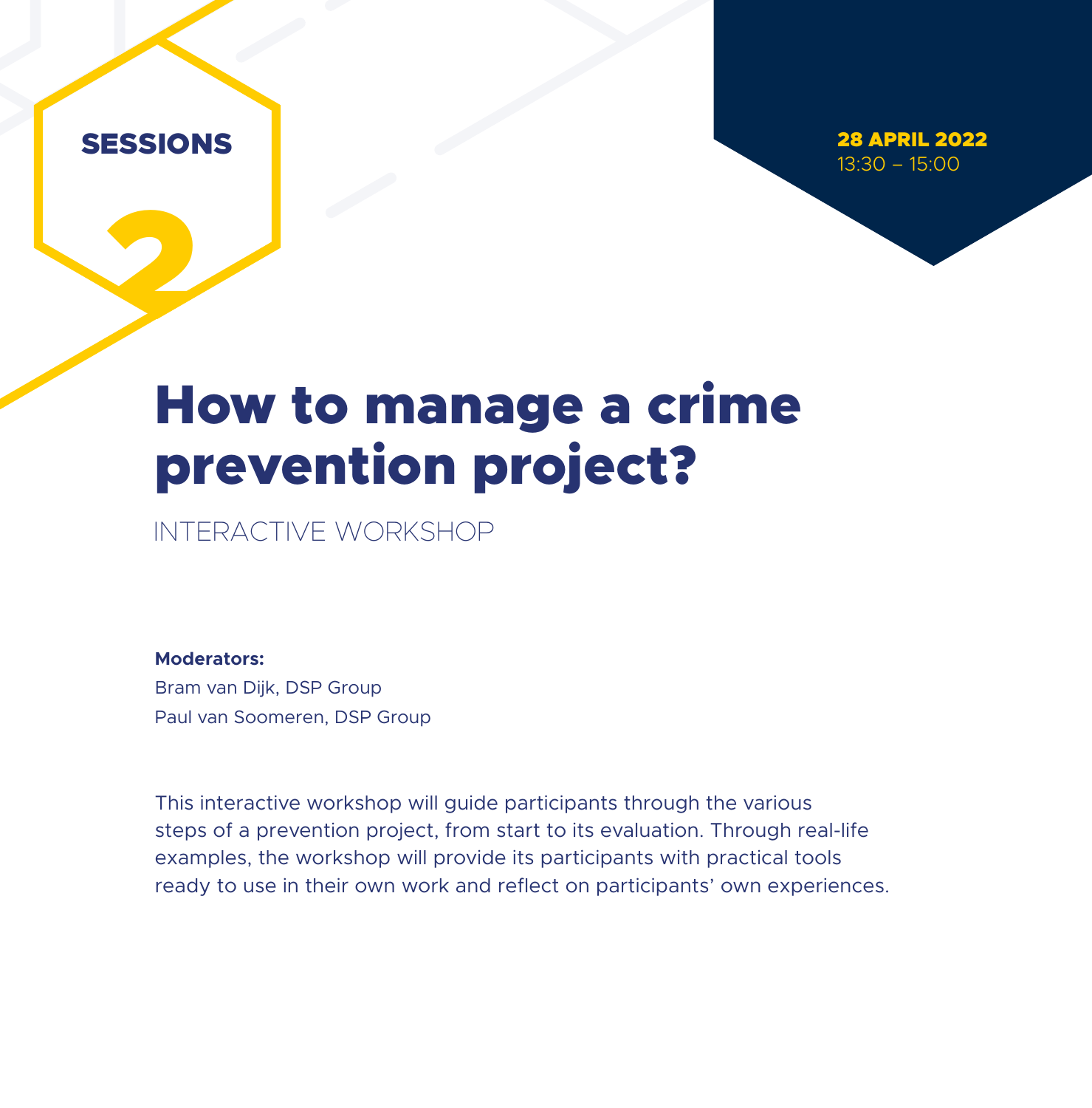2

28 APRIL 2022 13:30 – 15:00

### Community-oriented policing

#### **Speakers:**

Gabria Gatt, Police Force of Malta Ivan Pakšić, Ministry of Interior Croatia Laidi Surva & Annely Reile, Ministry of Justice Estonia Günter Stummvoll, Swapol

The concept of community-oriented policing has taken root in various EU Member States, although in distinctive forms, interpretations and under different labels. During this session we will focus on community-oriented policing in different EU Member States by visiting common key principles which are important for a successful implementation. Croatia's 'Community Policing' strategy introduces proactive police work through the use of local Crime Prevention Councils. The Malta Police Force will present their community policing project that enforces the police to partner up with stakeholders to effectively combat various community problems. The Estonian cooperation model, Ringist välja, provides a social network that assesses the risks and needs of juveniles and adolescents who engage in medium to high-risk behaviour. Finally, the SWAPOL (social work and policing) project that aims to connect social work institutions and law enforcement agencies will be presented.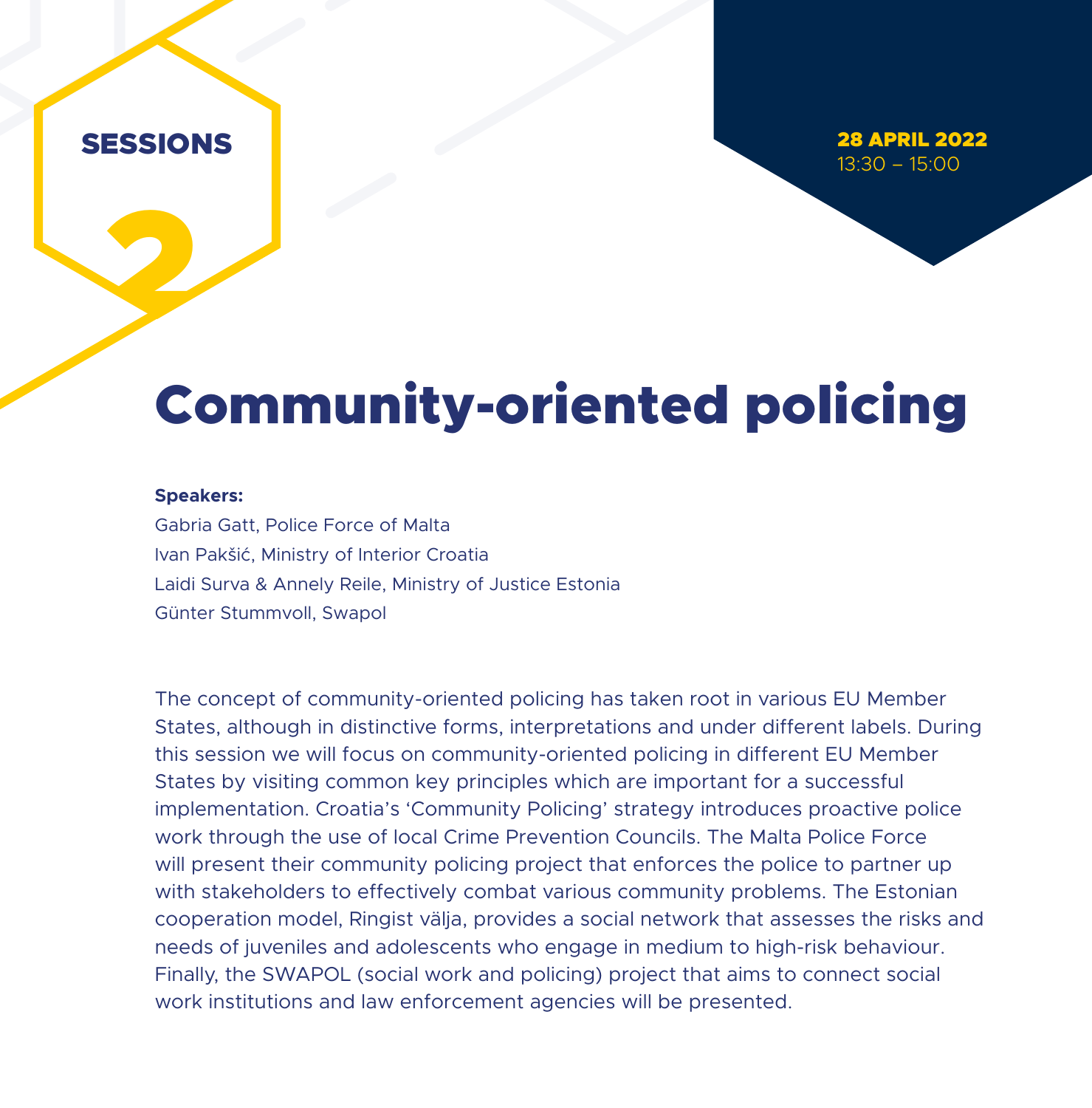2

28 APRIL 2022 13:30 – 15:00

### Urban youth violence

#### **Speakers:**

Stijn Aerts, EUCPN Karen Svanberg & Marie-Therese Metzén, National Crime Prevention Council Brå Sweden Werner Van Herle, City of Mechelen Belgium; Lieselotte Claessens, Parket Antwerp Belgium & Kristof Verfaillie, VUB Elke Van Hellemont, University of Kent

This session zooms in on the prevention of urban youth violence, a topic closely aligned with the upcoming EUCPN Toolbox on the prevention of street gang recruitment. The SAMEN project of the city of Mechelen, Belgium, uses multidisciplinary case consultation to stop vulnerable youth from committing crime. Their focus lies on preventive coaching and mediation. Faced with an increase in gun violence, the city of Malmö, Sweden, has implemented the Group Violence Intervention. The Swedish Police and the National Crime Prevention Council tell us about their experience with this American anti-gang violence intervention in the EU.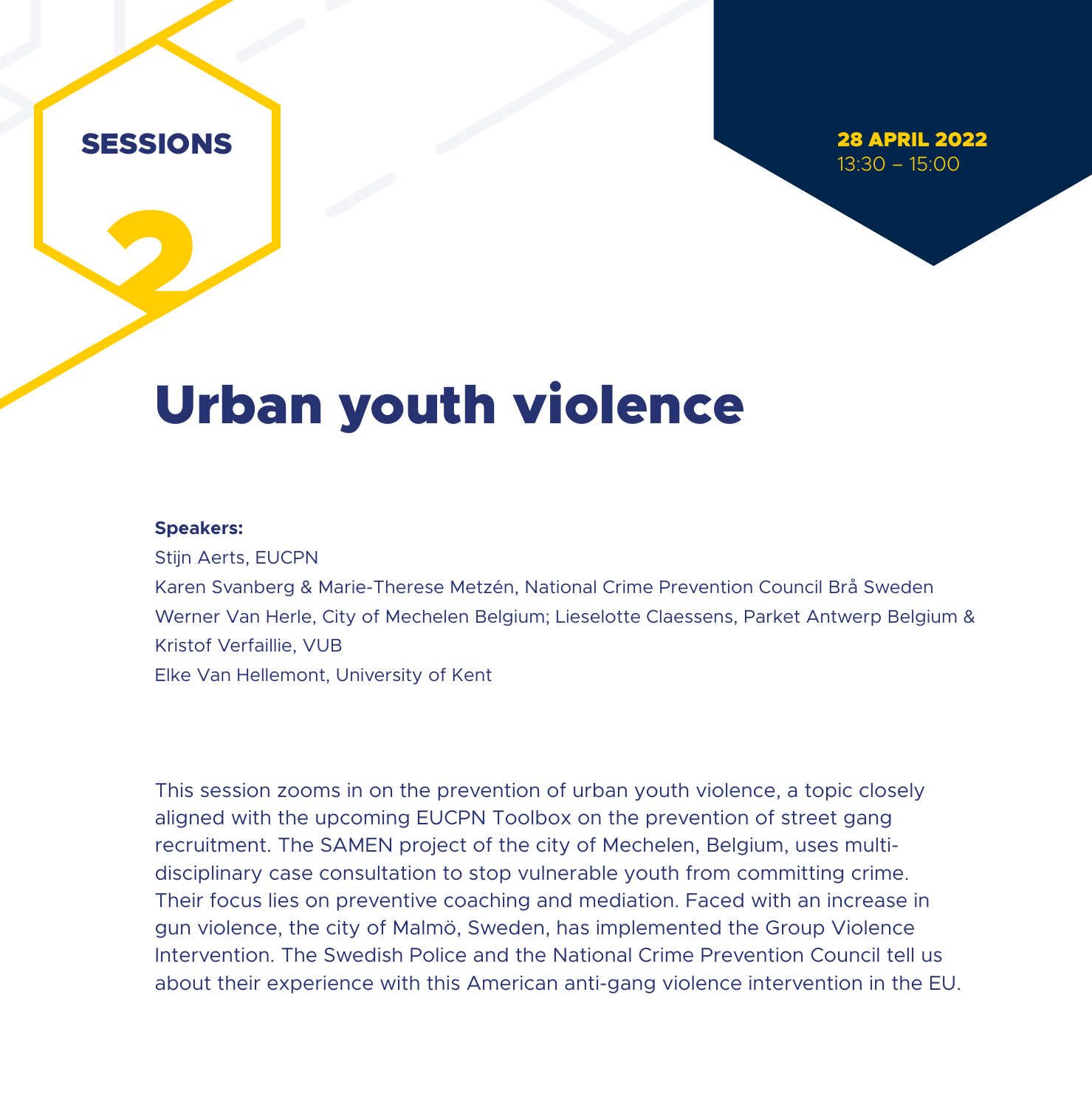3

29 APRIL 2022 09:30 – 11:00

### Prevention by building bridges

#### **Speakers:**

Eleni Kontopoulou, BeSecure-FeelSecure (BSFS) Greece Johanna Gripenberg, Stockholm prevents alcohol and drug problems (STAD) Sweden Stanislav Solodov, Ministry of Justice Estonia

Sheena Quigley, Gary Farrell & Bridget Canning, The Joint Agency Response to Crime (JARC) Ireland

During the session, several practices will be presented that focus on cooperation on different fronts:

- > The BSFS project aims to reinforce urban security and promote a positive perception of urban safety in the City of Piraeus. The project provides strategies and tools to link the main urban security stakeholders and facilitate their collaboration.
- > STAD's work is characterized by a systematic approach, i.e. that successful prevention efforts should be based on interdisciplinary and cross-sector collaboration between key operators who work together to influence the availability and demand for alcohol and drugs in society.
- > The Estonian Ministry of Justice and six NGOs started a EU funded project to implement reentry service for prisoners. Reentry services aim to increase the participation of the released prisoners in the labour market, use of social services and thereby reduce recidivism.
- > JARC is a joint agency initiative, between An Garda Síochána (Irish Police), the Probation Service, the Irish Prison Service and the Department of Justice. JARC sets out to interrupt offending behaviour, reduce crime and increase public safety through coordinated client management and governance systems that strengthen multi-agency offender management.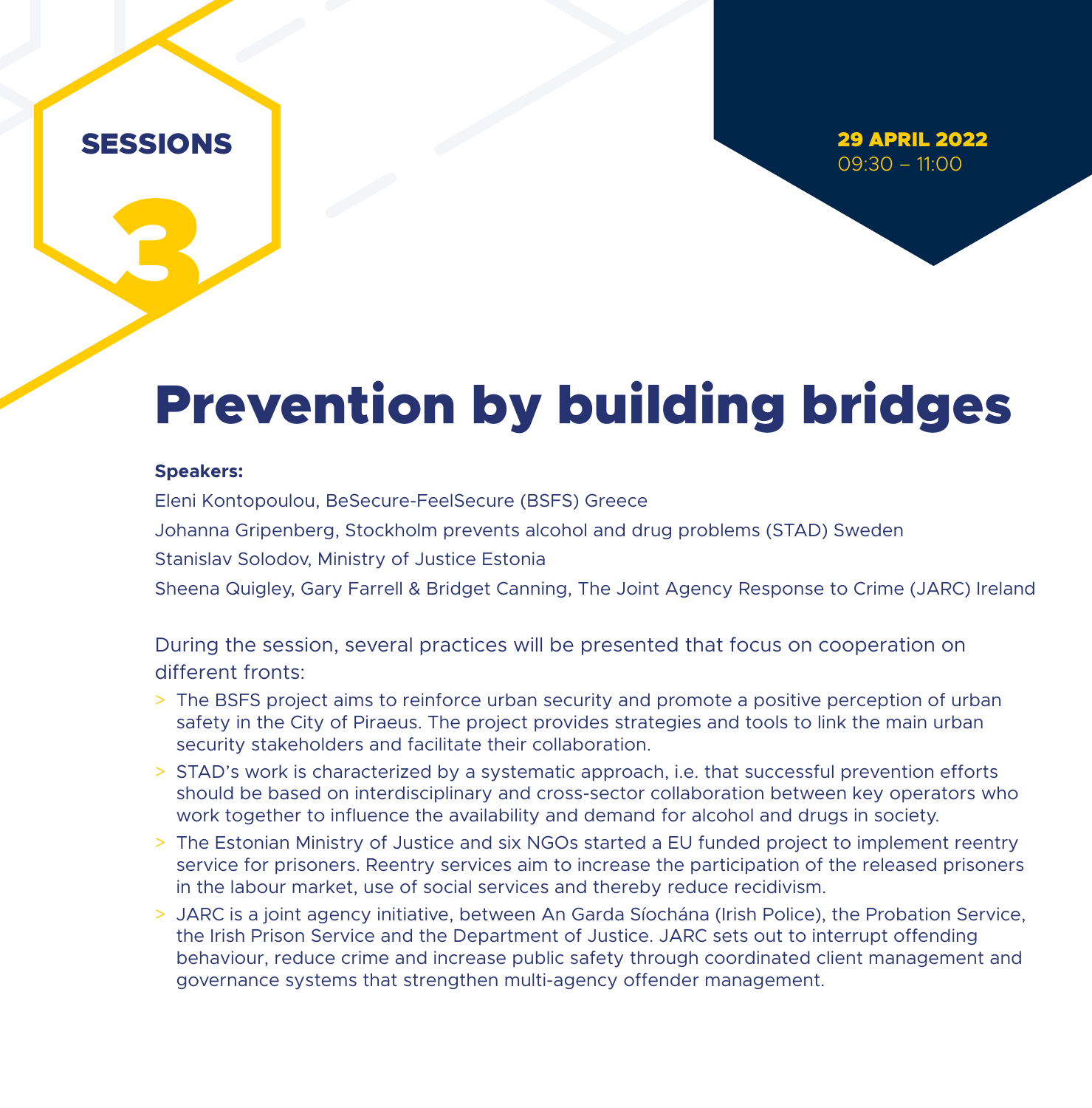3

29 APRIL 2022  $09:30 - 11:00$ 

### What works to prevent domestic burglaries?

#### **Speakers:**

Dorien Stevens, EUCPN Robin Cuypers, KU Leuven Pieter Raymaekers, KU Leuven

Domestic burglary has been decreasing for many years in most European countries, but it still accounts for the majority of Organised Property Crime offences. In addition, it not only robs people of their possessions but also of their sense of security at home and it has a significant financial impact on society. Therefore, the session will address the following topics: Which initiatives may or may not work to prevent domestic burglaries? How can behavioural insights and nudging be used to prevent domestic burglary? How effective is the use of a 'Focus Day' as a tool to increase the quality of the prevention of domestic burglary?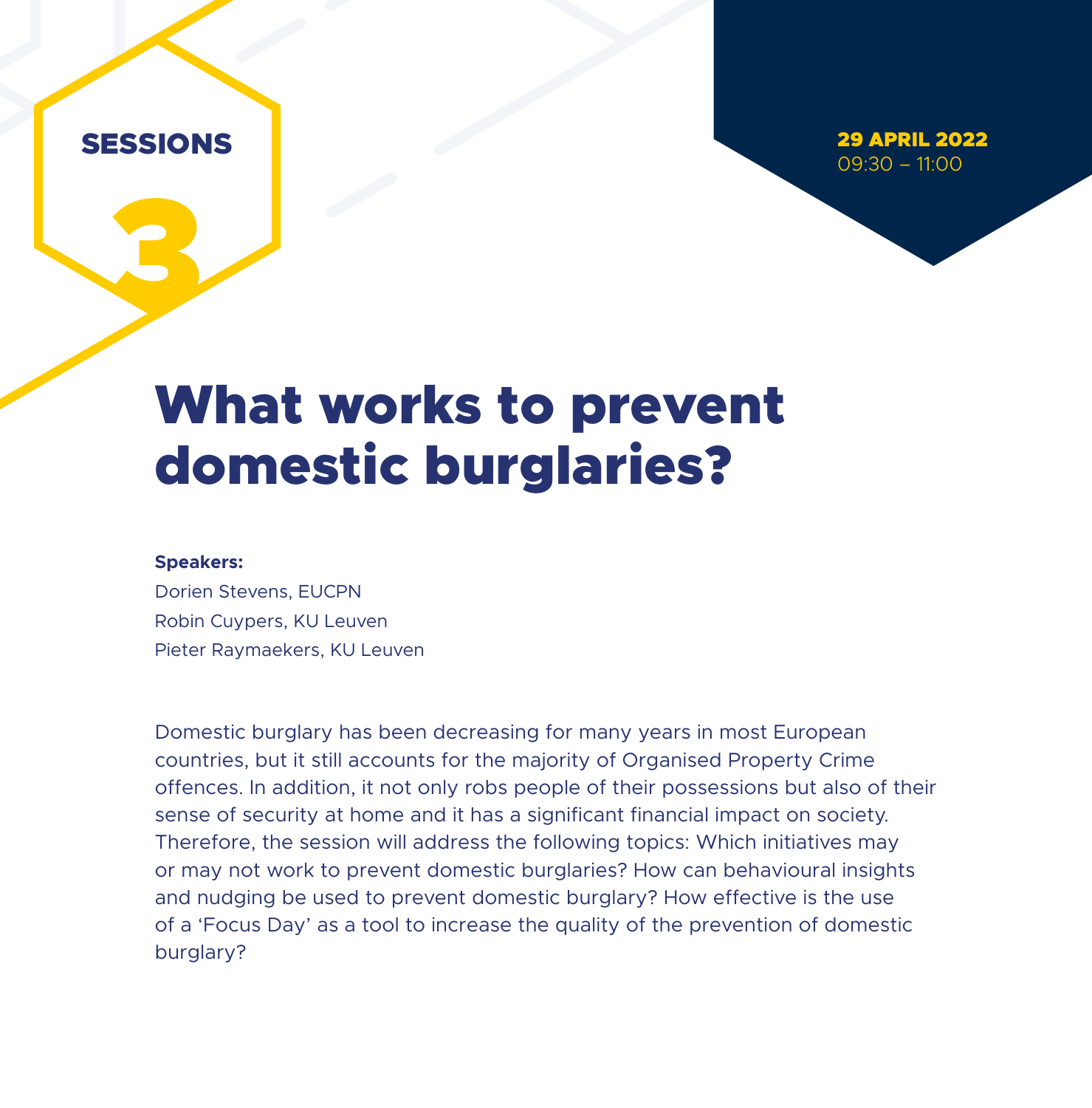3

29 APRIL 2022 09:30 – 11:00

### Targeted approaches domestic violence

#### **Speakers:**

Jorne Vanhee, EUCPN Susanne Gosenius, Swedish Police, Region Syd, Witness Protection Unit Łukasz Niezabitowski, Polish National Police Headquarters Bert Groen, European Family Justice Center Alliance Gerhard Hafner, Volkssolidarität Berlin: Beratung für Männer - gegen Gewalt

Against the backdrop of the global COVID-19 pandemic, alarming reports also signalled a growing problem inside our European homes. While COVID-19 protection measures tried to lock out the virus, they also locked in many victims of domestic violence with their abusers. This session will first highlight two specific aspects: the need for targeted and tailored approaches and perpetrator programmes. Afterwards, several practices will be presented: a multidisciplinary approach of gender- based and domestic violence in Family Justice Centers (One Safe Place), the proactive measures geared towards perpetrators (Risk Reduction Intervention), cooperation of multiple actors while preventing domestic violence at local level (Blue Cards procedure) and a rehabilitative training for male perpetrators, while offering support for the women and children affected by the violence (Cooperation Union).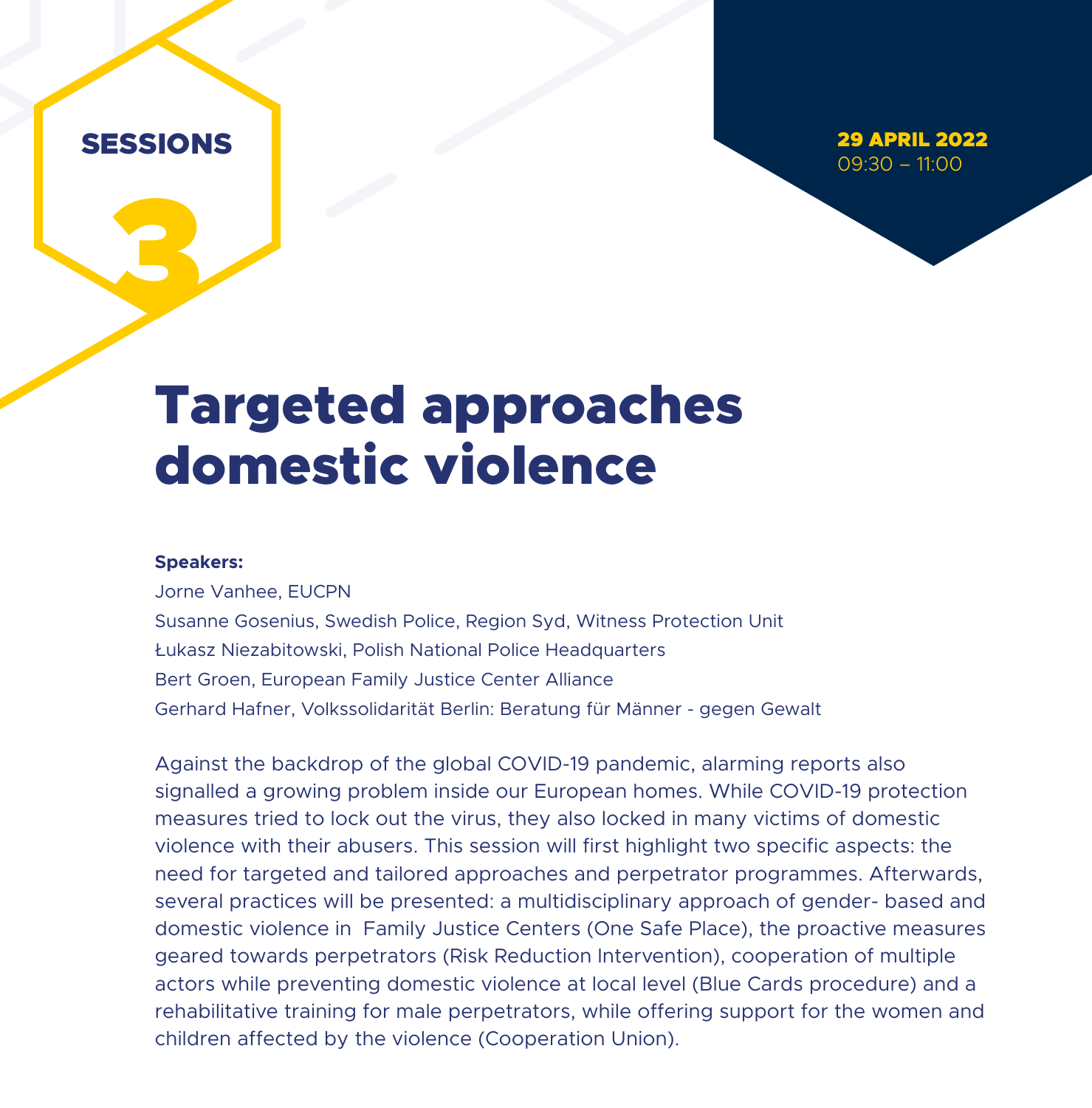### PROGRAMME

# POSTER SESSIONS

- $\blacktriangleright$ The Greentown Project
- Adequate criminological prognosis  $\blacktriangleright$
- > Ask for help!
- Working to Change strategy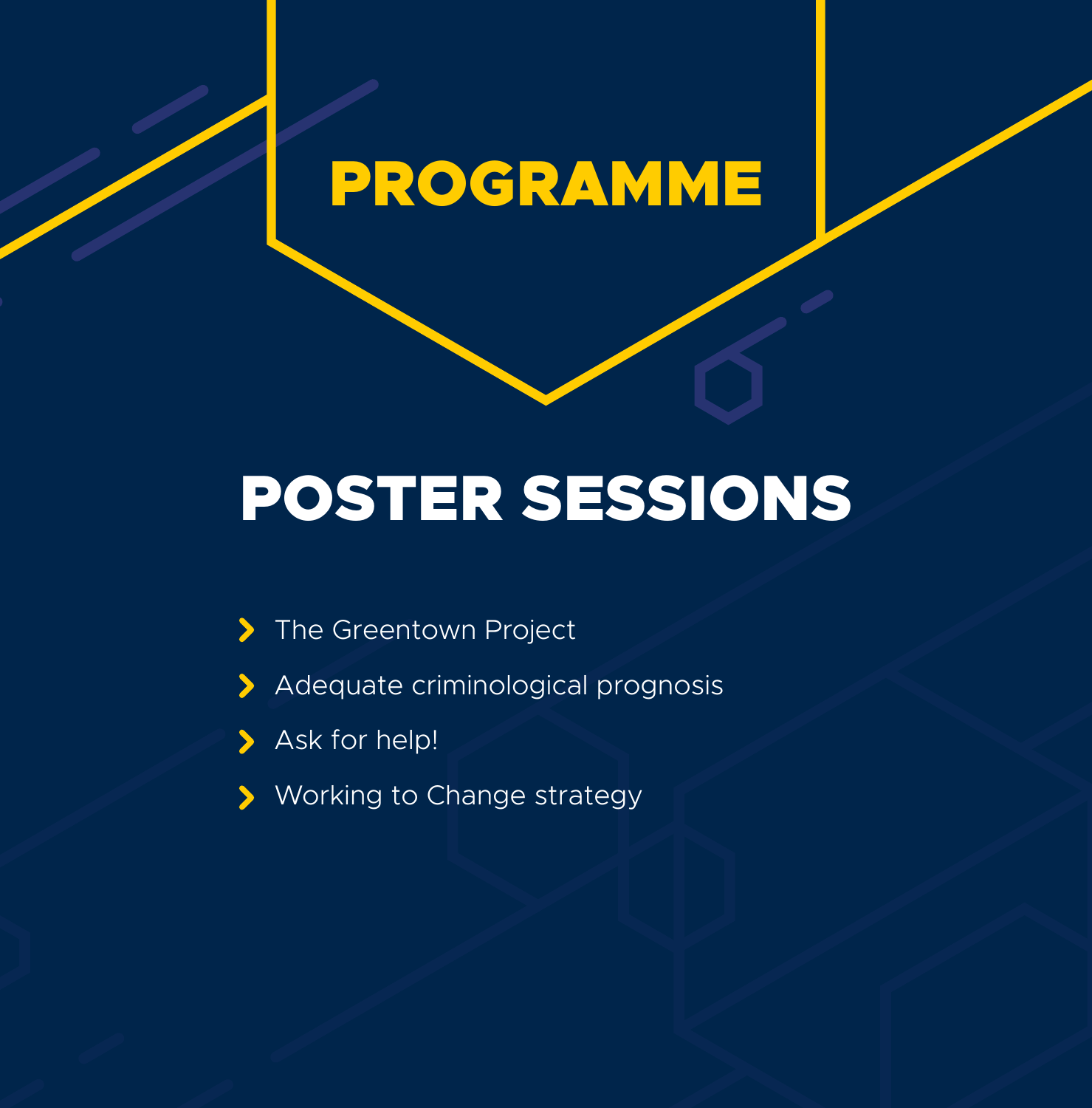### POSTER SESSIONS 28 APRIL 2022

### 12:50 – 13:30

### The Greentown Project

#### **Speakers:**

Seán Redmond, University of Limerick & Tony O'Donovan, Department of Justice Ireland

The project is an evidence-informed and design-led targeted community intervention which aims to reduce the influence of criminal networks on children.

### Adequate criminological prognosis

#### **Speaker:**

Konrad Burdziak, University of Szczecin and Institute of Justice in Warsaw Poland

Research on international cooperation of Central and Eastern European countries to prevent crime, in particular the possibilities of transferring Estonian solutions to Poland in preparing criminological prognoses.

### Ask for help!

#### **Speaker:**

Fruzsina Ónodi, National Crime Prevention Council Hungary

The project provides various art, pedagogical and educational tools that help to discuss bullying and to address mental health issues in combination with attitude formation.

### Working to Change strategy

#### **Speaker:**

Siobhán Cafferty, Social Enterprise Project Manager Criminal Justice Sector Ireland

The strategy aims to increase employment options for people with criminal convictions by providing a range of supports to several sectors (social enterprise, general employment and entrepreneurship).